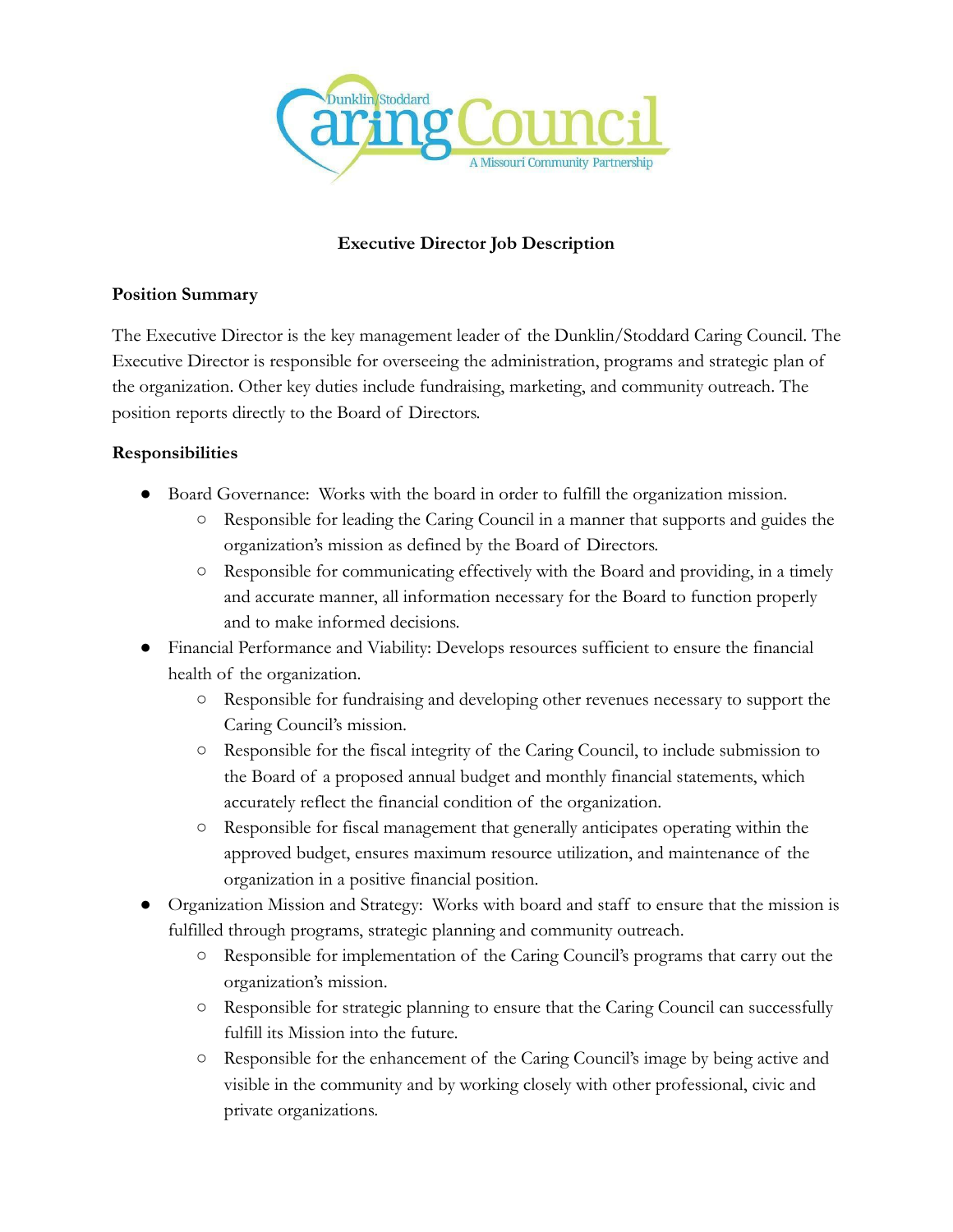- Organization Operations: Oversees and implements appropriate resources to ensure that the operations of the organization are appropriate.
	- Responsible for the hiring and retention of competent, qualified staff.
	- Responsible and effective administration of the Caring Council operations.
	- Responsible for signing all notes, agreements, and other instruments made and entered into and on behalf of the organization.
- Additional Job Responsibilities
	- Report to and work closely with the Board of Directors to seek their involvement in policy decisions, fundraising and to increase the overall visibility of the organization.
	- Supervise, collaborate with organization staff.
	- Strategic planning and implementation.
	- Planning and operation of annual budget.
	- Serve as the Caring Council's primary spokesperson to the organization's constituents, the media and the general public.
	- Establish and maintain relationships with various organizations and utilize those relationships to strategically enhance the Caring Council's Mission.
	- Engage in fundraising and developing other revenues.
	- Oversee marketing and other communications efforts.
	- Oversee organization Board and committee meetings.
	- Establishing employment and administrative policies and procedures for all functions and for the day-to-day operation of the nonprofit.
	- Review and approve contracts for services.
	- Other duties as assigned by the Board of Directors.

## **Knowledge and Skills**

- Transparent and high integrity leadership
- High level strategic thinking and planning. Ability to envision and convey the organization's strategic future to the staff, board, volunteers and donors
- Demonstrated ability to oversee and collaborate with staff
- A history of successfully generating new revenue streams and improving financial results
- Solid organizational abilities, including planning, delegating, program development and task facilitation
- Strong financial management skills, including budget preparation, analysis, decision making and reporting
- Thorough knowledge of community resources
- Ability to build collaborative working relationships with community partners and stakeholders
- Ability to communicate effectively and work collaboratively in a team environment
- Clear understanding of human resources, employee performance improvement plans, and corrective action policies
- Strong project management skills managing complex, multifaceted projects resulting in measurable successes and program growth